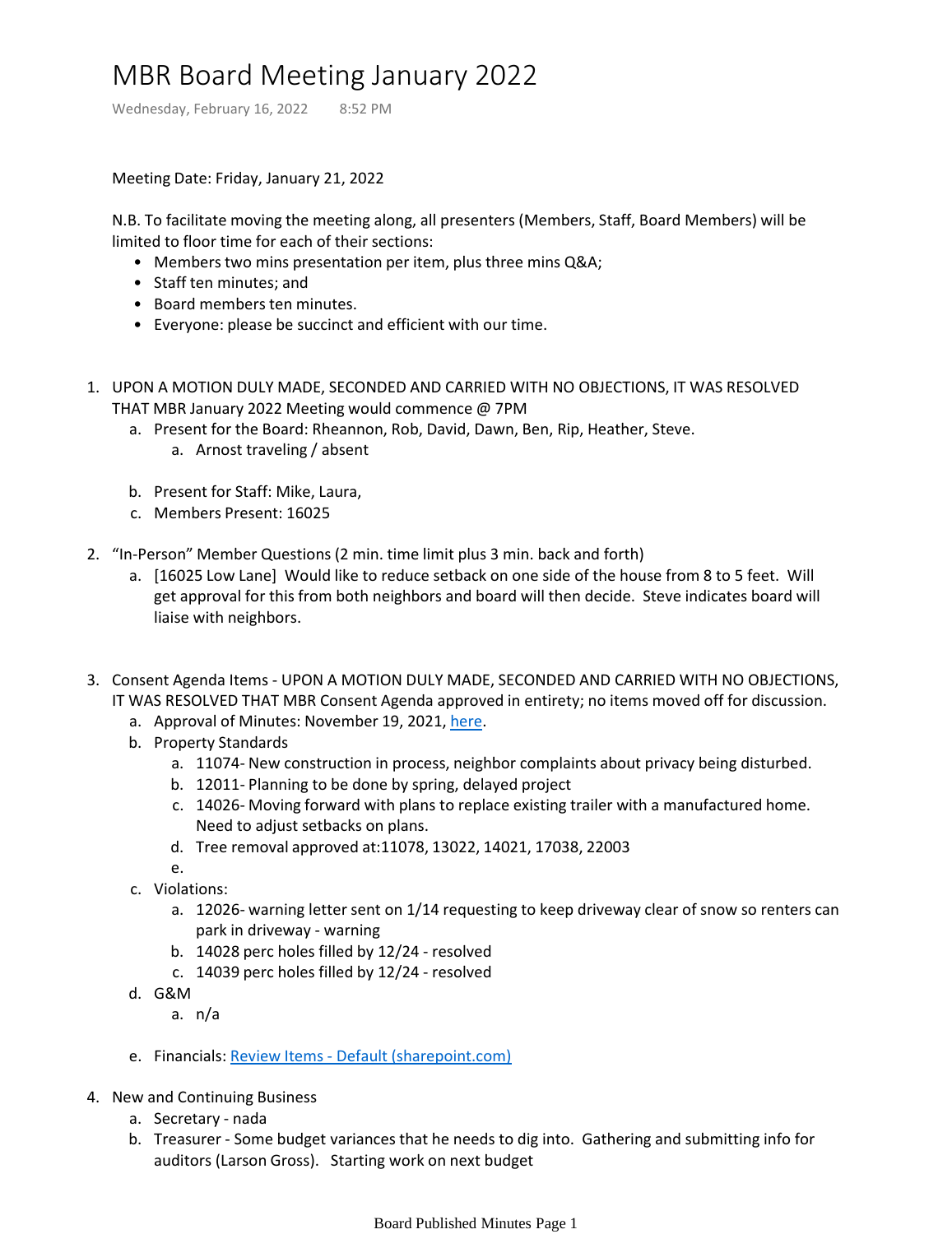- c. President
	- a. Stratis Lots approved and transfer complete to Rim.
	- b. AGM planning. Asks Laura to send out plan on what we need to do. Laura will send out prep doc.
	- c. David to ask Titti if she will moderate AGM [Sec'y's note: answer is yes].

## G&M d.

- a. Written report sent out at 5PM today; most folks haven't reviewed.
- b. Garbage: Having huge problem with garbage being left all over the place. Apparently some trash had PII in it, indicating who left it; Mike to contact individuals responsible and tell them their behavior not acceptable.
- c. Rip says Mike says Levy worked.
- Mike e.
	- a. Logjam on opposite side of creek towards western end of levee
	- b. Clubhouse
		- i. R&R Construction Specialists: contract awarded.
		- ii. R&R working on permitting / deposit given to them
		- iii. We do not have a date for when they will do the work. This needs to be nailed down.
		- iv. Doesn't have submission from Blythe Mechanical (two months since November)
		- v. Setting up for running pool w/o clubhouse again.
	- c. Heat pump for pool delivered, along with salt system. Should be installed by March
	- d. Firewise cleanup w/ DNR (And Snowline) April 20, 21, 25
		- i. Would need an agreement between lot owners and DNR crew
		- ii. Create 5x5 piles and chip them… piles to be placed in particular places for chipping
- f. Property Standards [7:55]
	- a. [12017] County approved plans do not meet minimum property standards at time of submission. Conform to FSR but not with other items (non-permeable and setbacks). Owner was aware we were discussing their lot tonight, but did not show. Rules had been updated at least six months before they submitted plans to Rim. UPON A MOTION DULY MADE, SECONDED AND CARRIED WITH NO OBJECTIONS, IT WAS RESOLVED THAT MBR would request the redo and conform to rules.
	- b. [13007] Fence Project, limited verbiage in fence standards making approval of height complicated. We no longer have rules on fences; Steve knows this needs to be fixed. They discovered house is built within 25' setback. If they can get fence w/ 20 feet of setback. Steve will cover during his section. House will align with County requirements.
	- c. [16025] Variance request for house location in 8' setback. Constricted by existing driveway. See, member section, above.
- g. Legal & Insurance
	- a. Steve and Ben and Mike are rewriting sections that are hosed up. There are about four issues that need to be covered. Steve will send out a property standards redraft email and we can review. Will send draft out in a few weeks. Target to implement 60 days after we vote.
	- b. Stratis lot transfer are complete.
	- c. Three more lots have been offered to us
		- i. one [19080] owner hasn't paid dues for 30-40 years. We have no idea why lot has not paid dues. Owner offering to quit claim lot to Rim. Lot is essentially unbuildable.
		- ii. Two lots [19060 and [11003] owner considering quit claiming to Rim. Uncertain as to whether they are buildable. Steve will go back to owner and say that we can't be sure they aren't buildable.
			- 1) [19060] At end of Glacier Rim Drive / clubhouse
			- 2) [11003] stray down at end of Glacier Rim Drive / a-frame